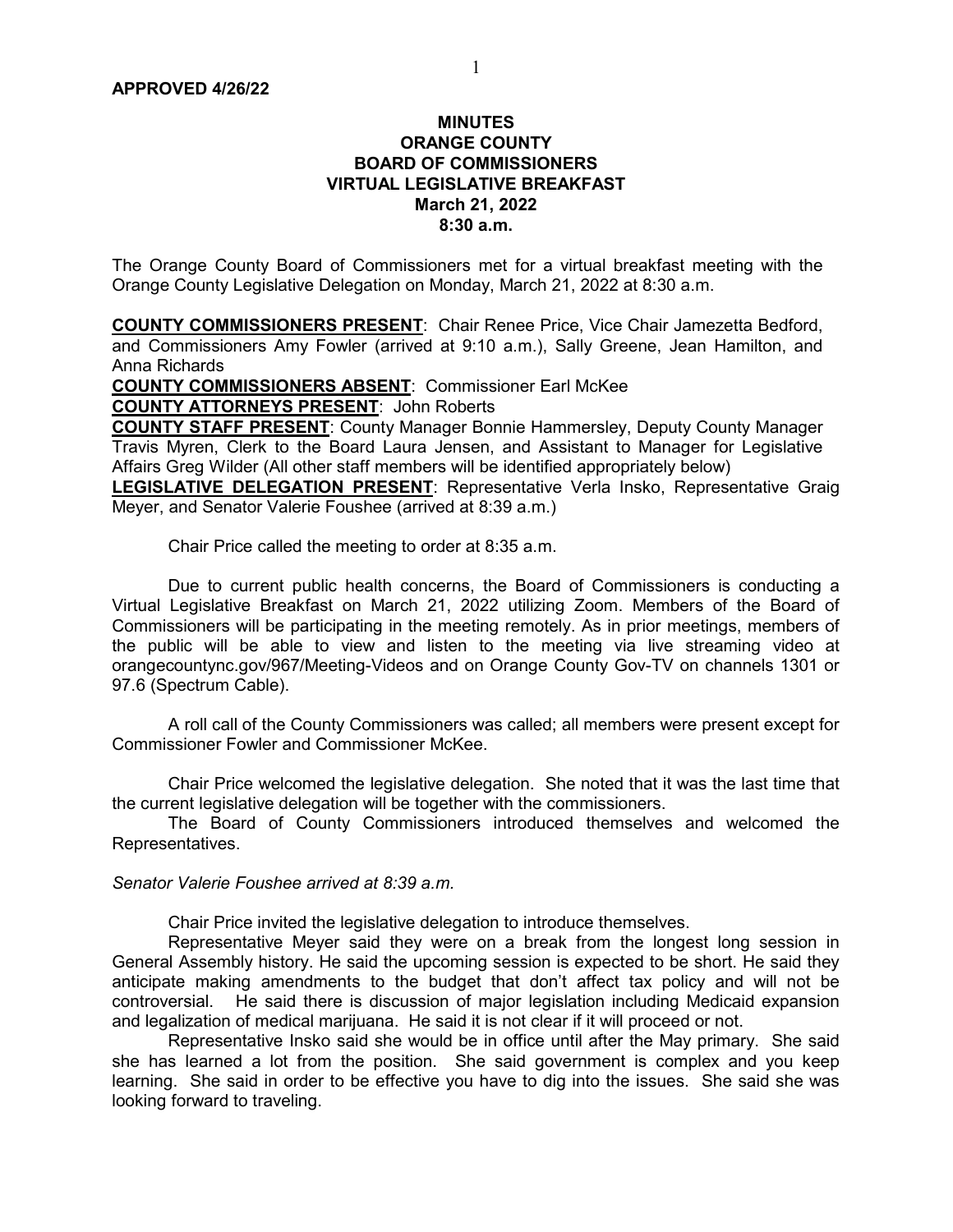Senator Foushee said it has been her pleasure to serve with the commissioners in her current position. She said she looks forward to the legislative breakfast every year. She said they have always felt badly about not bringing forward positive things for Orange County by way of the General Assembly. She said they will go into the short session with the hope that by the end of the calendar year, there will be an opportunity to expand Medicaid. She said there might be an opportunity to disperse federal funds for education, health care, and housing. She said that where possibilities exist, there is also opportunity. She said she looks forward to her last few months as a legislator.

Chair Price said there was background information in the agenda packet that everyone received. She reviewed the list of priority items. She also referred to a larger list of additional concerns that was in the agenda packet. She asked if there was anything specific that the group wanted to discuss further.

Representative Insko said she wanted to get an update on environmental issues.

Senator Foushee said she asked if the county could be more specific about the request to "structure appropriate county participation in governance" under the mental health category in the priority list.

Commissioner Bedford said the item was first written when the county was with Cardinal Innovations and there was not an Orange County representative on the board. She said now that the county is with Alliance, Commissioner Fowler is on the board, and they are soliciting applications for a second board member. She said the mental health board structures are inconsistent across state between the MCOs.

Chair Price said that the state association has advocated that counties know more about what is going on than the state. The goal would be to allow counties to have more of a say.

Commissioner Bedford said part of it is related to pass through mental health funding. She said it would be nice if counties could have more of that funding to do more specific work in the community. She said Orange County has a behavioral health task force working on the designs for a mental health crisis center because MCOs are not doing it. She said that MCOs are sitting on huge fund balances, more than what is needed. She said MCOs need closer management and greater supervision from NCDHHS.

Representative Insko referred to the request under the mental health category to "reduce the number of people with mental health issues in county detention centers." She said intervention needs to happen earlier, even as young as elementary school. She said there should be more access by psychologists and psychiatrists at school to identify children that aren't adjusting well.

Chair Price said the county provides funding to schools for mental health support.

Bonnie Hammersley, County Manager, said in the past year the county provided funding for behavioral health in the schools as well as to address the achievement gap. She said the schools presented their plans for spending the funds to the Board. She said both school districts used the funds for staff to address behavioral health issues. She said Chapel Hill Carrboro City Schools' request was more comprehensive, but Orange County Schools looked at both the behavioral health of children and staff. She said that was done recently due to higher sales tax revenue than anticipated. She said the recommendation was to use that funding for the behavioral health issues in the schools.

Representative Insko said when a young person is arrested and they are identified as having a mental health issue, there are intermediate steps before they are incarcerated. She said when there were changes in service provision between the LMEs and state, there was an increase in the number of people going to jail. She said it is still a serious problem that needs to be dealt with.

Bonnie Hammersley said it is an ongoing problem. She said the Criminal Justice Resource Department is looking closely at that with the social workers employed in the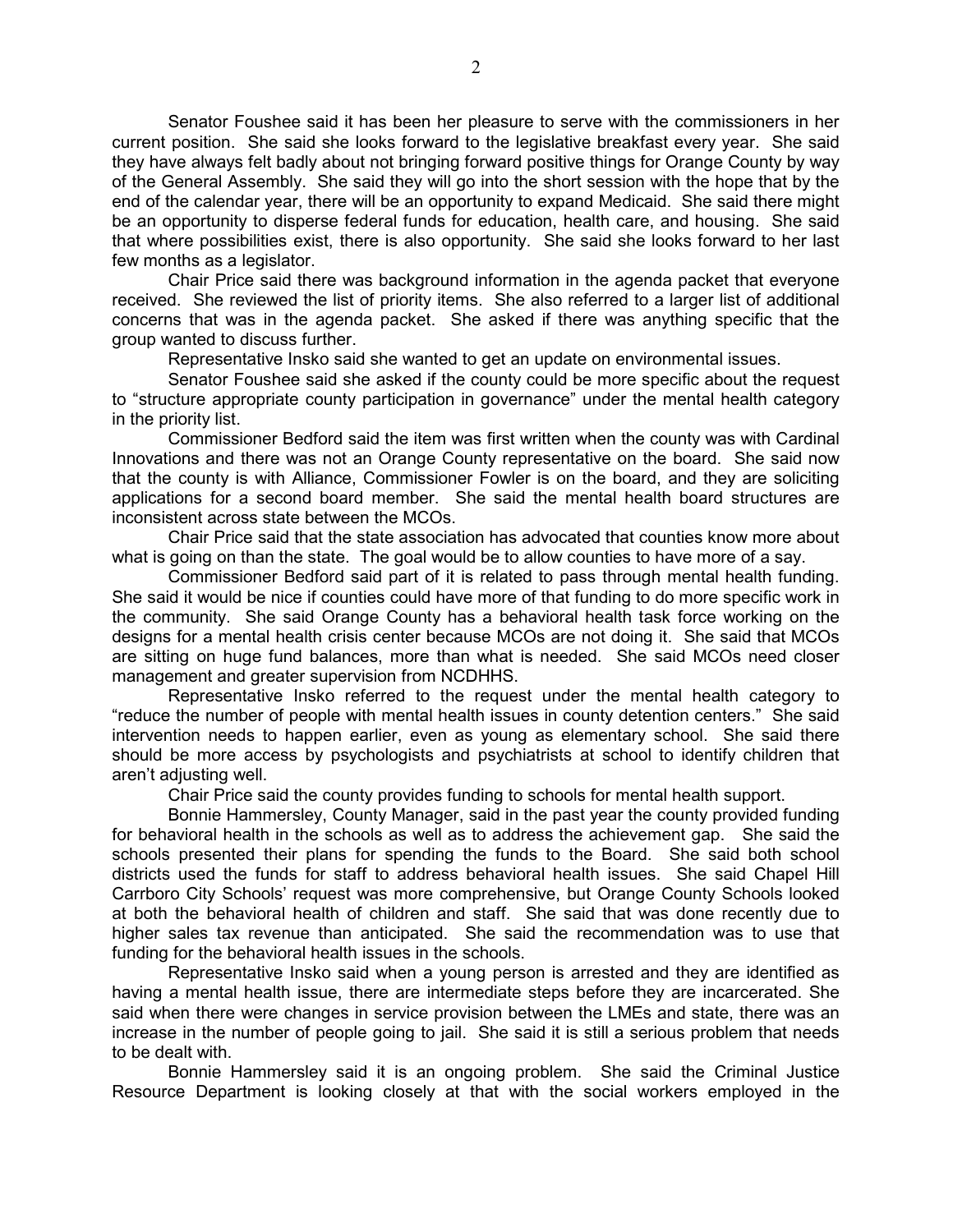department. She said as state hospitals were closed, it triggered an increased inmate problem in jails. She said the county wants to focus on this area as it develops the behavioral health center.

Chair Price said there are diversion courts and programs for children. She said that Caitlin Fenhagen has hired psychologists have been hired to work with children.

Commissioner Bedford said that the proposed mental health facility was original focused on diversion from jail. She said that due to the pandemic, schools are struggling due to staff vacancies. She said that they can't find the people to do the work, but that the needs of children have been exacerbated by the pandemic. She said the behavioral health center is being restructured to serve children ages four and up. She said everything is coming together to create a very serious mental health crisis in the community. She said Orange County is number one in the state for supplementing the schools, but is below the national average. She said teachers need support as well.

Commissioner Hamilton said that there is a shortage of mental health professionals. She said we have pay people more. She said social workers are the backbone of mental health. She said we have to pay human service workers more in order to have the work force to meet the needs of our community.

Commissioner Bedford said that even Murdoch Center, a mental health facility in Butner, NC that takes people with an IDD diagnosis who are having a mental health breakdown, was closed due to lack of staff. She said providers lost staff who are not coming back. She said that state institutions and emergency departments are full and not taking more patients, and it is a crisis.

Representative Meyer said that this problem is statewide and there is attention from Republican leadership in both chambers of the General Assembly. He said that he's spoken with legislative leaders to address the crisis statewide. He said the challenge is that our ability to respond is too slow when the crisis is in front of us.

Representative Insko said she was interested in a goal under Justice and Public Safety regarding Racial Equity in Criminal Justice – "Support the implementation of the recommendations of the North Carolina Task Force for Racial Equity in Criminal Justice (TREC)." She said she was hoping to have made some progress on the issue, but there is a long way to go.

Chair Price said she felt it was still a priority.

Representative Insko said the state really needed to make abolishing the death penalty a high priority.

Senator Foushee said she felt there had been some progress. She said that passing Senate Bill 300 which several Democrats worked was an accomplishment. She said some recommendations have been implemented. She said we can always do better, but getting people together to move towards talking about it was a big step. She listed some police reform practices that were agreed upon. She said that progress had been made through bipartisan effort, which was notable.

Commissioner Greene said that was good news.

Commissioner Bedford said that in Orange County, the superior and district courts worked on bail bond policies to improve the situation locally.

Chair Price said she was part of that workgroup and they were trying to make improvements regarding the ability to pay and reducing cash bail amounts.

Commissioner Richards said that Orange County was fortunate to have had a few initiatives regarding cash bail in addition to the work done by the towns. She said there is good work being done locally, but there is still work to be done regarding the fees incarcerated individuals must pay for necessities as well as health safety for inmates. She said one issue they were watching was handgun permitting. She said there are associations watching the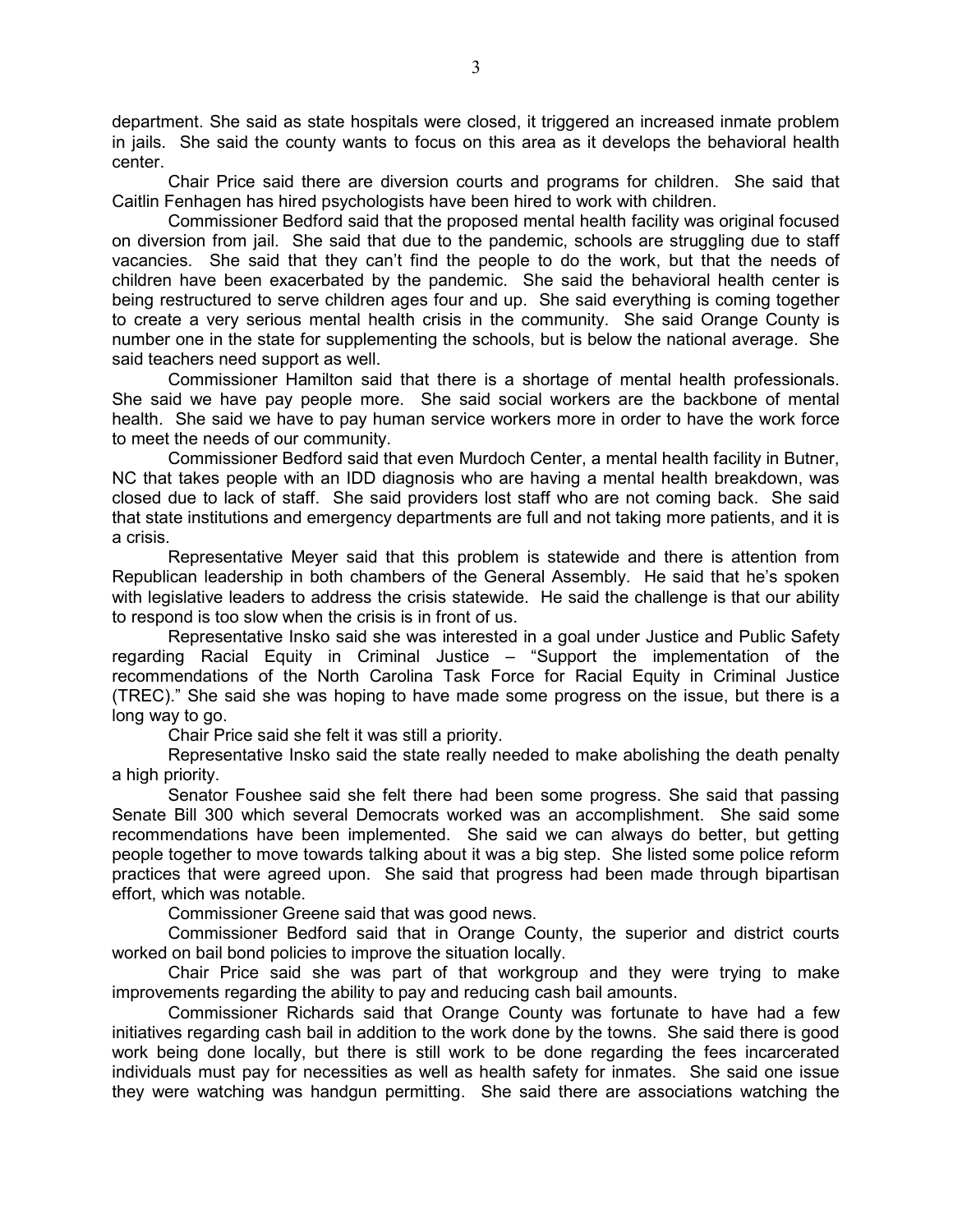issues around some of the subtleties of how policies are implemented. She said it was concerning how they took the permitting process and made changes. She said she appreciates the attention paid to issues.

Senator Foushee said that when these situations come forward, it's not just legislators who need to talk with partners. She gave an example of when progress was made on legislation, but just before it was to be considered, partners expressed objections. She said legislators can lobby, but if they don't hear from people at the county level, they get push back. She said they can't let perfect be the enemy of the good. She said that the legislative delegation pushes every day, but the numbers are often not there. She said that the commissioners' associations can also push and that will help achieve goals. She said they were almost there with the permitting legislation, but then got push back from the conference of district attorneys. She said they do everything in partnership, but that the squeaky wheel will get the grease.

Chair Price said that some county associations got pushback when they encouraged the legislation. Some recommendations might not fit in every county. She said racial injustice and inequity is in every county, even in Orange County.

Commissioner Greene said that with 100 counties, many of them rural, it is a challenge to advocate for issues.

Chair Price said that when an issue is personal that is when you begin to see progress. She said that closure of rural hospitals pushed some counties to advocate for Medicaid expansion.

Chair Price said that they skipped over Medicaid because they are hopeful that it will happen this year.

Chair Price referenced the Leandro Remedial Action Plan and asked if anyone had any questions.

#### Commissioner Amy Fowler arrived at 9:06 a.m.

Representative Meyer said that he believes the General Assembly will incorporate pieces of what Leandro calls for in legislation, but there will not be Republican support for anything with the name Leandro on it. He said that they are reviewing what the Leandro plan calls for and finding opportunities to work on those individual pieces. He said they are trying to find out what they can accomplish as soon as possible.

Commissioner Greene said she was pleased to hear Representative Meyer's comments on Leandro and felt that was the right approach. She said it reminded her of a previous environmental justice act that people objected to because of what it was called. She said supporters said to forget the name, just give us the justice.

Senator Foushee gave another example of when a name change made a difference in the success of legislation, specifically, the More at Four program, which changed to NC Pre-K.

Chair Price said it was similar to calling changes to Medicaid as "expansion," which turned people off. She said when you discussed specific changes that were needed for Medicaid, people were supportive.

Chair Price said the last majority priority was access to broadband. She said that the county used \$5 million in ARPA funding to jump start a broadband project. She said the state is beginning to offer financial assistance.

Commissioner Greene said to accept state broadband funding means you have to accept state control over your system. She said there is still too much direction from the legacy telecomm providers who want to keep the game theirs. She said it is great to have the money, but it is hard to accept the funding when it means accepting state terms.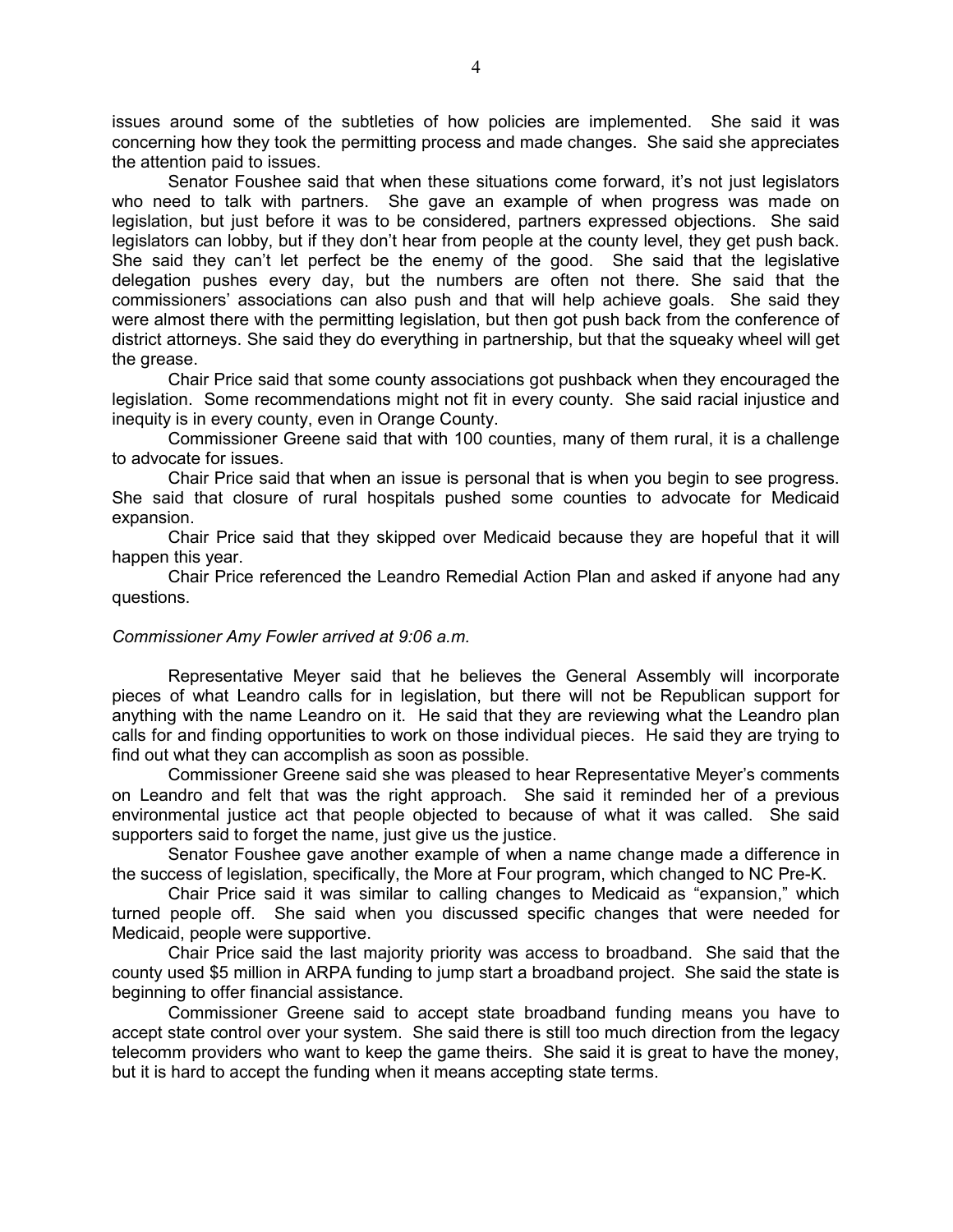Representative Meyer and Senator Foushee asked to talk with Commissioner Greene separately about the terms of accepting state funding.

Representative Meyer said that the state will spend a lot of money on broadband within the next two to six years. He said it will create a few challenges. He says one challenge is the timeframe; six years is a long time to wait when you need broadband access. He said they are essentially setting up unregulated monopolies with government funding. He said it will create an incentive for broadband companies to set high rates. He said the only way keep things affordable is through market competition, which will probably have to come through multiple modes of internet availability. He said that different approaches each have limitations. He said he wondered if there is a way to promote internet service via cell phone signals in Orange County to compliment developments with other funding sources.

Commissioner Hamilton said she felt that creating unregulated monopolies is a problem. She said if the country had approached broadband as a regulated monopoly, then it would be treated as a basic utility service. She said if fiber to the home gets a consumer what they need, then the company can initially set prices to push away competitors. She said then the company can lock in that customer and raise prices. She said there needs to be regulation in order to serve people at a price they can afford. She asked if there was any talk about that at the state level.

Representative Meyer said that Commissioner Greene is correct, the laws are being written as much by the industry as well as the legislators. He said everything he has talked about with broadband pilot legislative leaders around regulation has been rejected. He gave an example of when he wanted to offer telecomm companies more money to install infrastructure in a 2-year timeframe rather than 6 years, but was rejected because telecomm companies wanted control, not more money.

Chair Price said it is a challenge to get it installed, and then it is a challenge to make it affordable.

Representative Meyer said that the companies want the government to provide subsidies to make it affordable.

Commissioner Greene said that is not the answer and it is not sustainable. She said that the county broadband committee wants to have competition within the fiber to the home realm.

Chair Price said that rural counties across the country are screaming at Congress to provide broadband. She said it is hard for services and business to exist without broadband, such as schools and health facilities, but even farms and ranches. She said that even if Congress does do something for rural counties, it is usually based on income. She said currently Orange County is in a higher tier and does not qualify for as much funding.

Chair Price asked if Representative Insko wanted to talk about environmental legislation.

Representative Insko said she is more aware of climate change. She said that counties and the state should do more to combat climate change, and hopes that Orange County would do more.

Chair Price said that the county has a fund that goes to climate change projects.

Commissioner Fowler said she is the liaison to the climate change council. She said that Orange County needs a climate plan, which was requested by Commissioner Bedford a few months prior. She said the new sustainability coordinator will begin developing the plan. She said that electric vehicles and improving the efficiency of school and county buildings will be key projects for the county. She said several states participate in an initiative called Regional Greenhouse Gas Emissions (RGGE). She said wrote a letter to a member of the state environmental council to request that North Carolina join that initiative.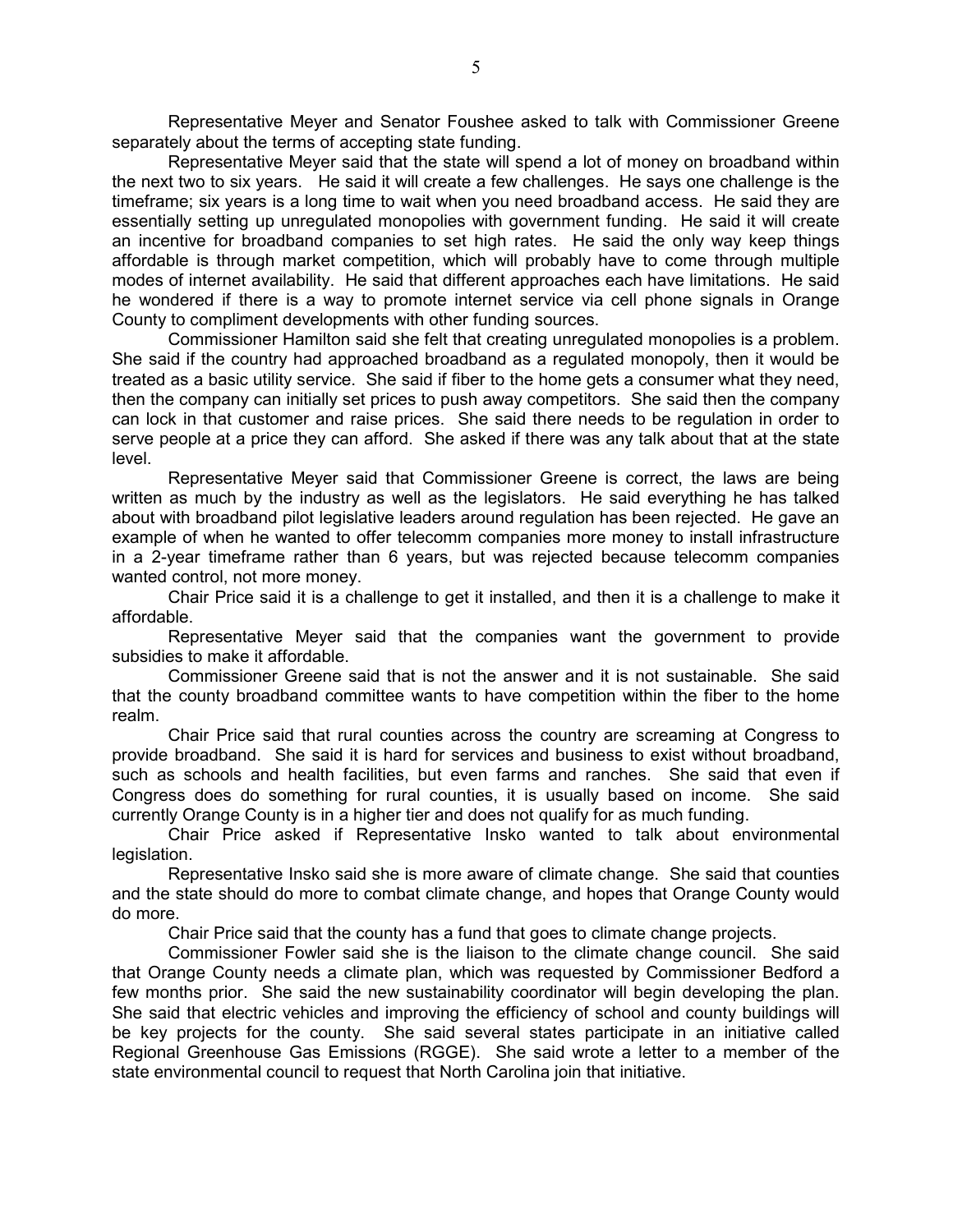Representative Meyer said that he has been communicating with the Governor's office on joining RGGE for a year. He said RGGE is a regional cap and trade system. He said when the General Assembly passed House Bill 951 to commit to reduce greenhouse gas emissions, he and the Governor spoke about how joining RGGE would put some teeth into that commitment. He said the Governor has not been willing to commit the funds to join, and that it costs about \$600,000 to join. He said anything the climate council can do to help would be great.

Commissioner Fowler said the climate council had been working on LEED certification. She said it sounds like the county will qualify at some level. She said that this certification could be used as a stepping off point to examine where there are deficits in efficiencies.

Commissioner Bedford said there were two areas she wanted to mention. She said one is with the Durham Chapel Hill Carrboro MPO and the new metropolitan transit plan. She said they are trying to convince the NC Department of Transportation that bike/ped and multi-modal projects should not have to be funded only as part of a road improvement. She said those projects should be able to be funded as stand-alone projects. She said that the new plan focuses on that. She said that the state could spend hundreds of millions of dollars on adding a lane to a highway, which would only improve commute times by a few minutes. She said that spending the same amount of funds on multi modal forms of transportation could create real change.

Commissioner Bedford said she and Commissioner Hamilton are members of the Solid Waste Advisory Group (SWAG). She said that people have to look upstream and downstream when thinking about solid waste. She said upstream is trying to get people to waste less. She said there is a contract out for what zero waste looks like and what would the county need to get there. She said that the county is part of UNRBA and they are working on Falls Lake and the nutrient issues there. She said the county is the headwaters for three or four different water basins. She said Jordan Lake is a water provider and is in worse condition due to PFAS from the Haw River. She said the county has stricter requirements than the state for water protection buffers. She said climate change is harder to making progress on. She said that the county is pursuing electric vehicles for the county transportation department, but they are very expensive.

Representative Meyer asked for any economic development updates.

Chair Price said there has been recent progress. She said Morinaga is open and they had more job slots. She said Medline is about to open and is huge. She said Thermo Fisher is developing. She said ABB expanded without any incentives. She said quite a bit is happening in the western part of the county. She said Durham Tech is still a partner in many of these developments. She said part of attracting companies is making sure there is a talent pool available, and that Durham Tech is assisting with training. She said UNC is looking into training people for trades and distribution centers.

Commissioner Bedford said she said there are some possible developments in Chapel Hill. She said the previous Bucee's site is under review for another development.

Commissioner Greene said the proposed development at the Bucee's site qualifies under existing zoning, so the Board won't see it.

Representative Meyer said that Google and Apple developments will drive a lot of growth in the Triangle. He said that a Toyota battery plant will be developed in the western Piedmont, which will spur associated development. He said that along the coast there will be a major effort to make North Carolina both the largest provider of off shore wind energy and the manufacturer of off shore wind technology and infrastructure. He said that with off shore wind energy developing off the coast, and the battery industry developing in the western Piedmont, Orange County will be right in the middle of those two industries. He said those two industries will enable other clean industries to develop here. He said the county should be thinking ahead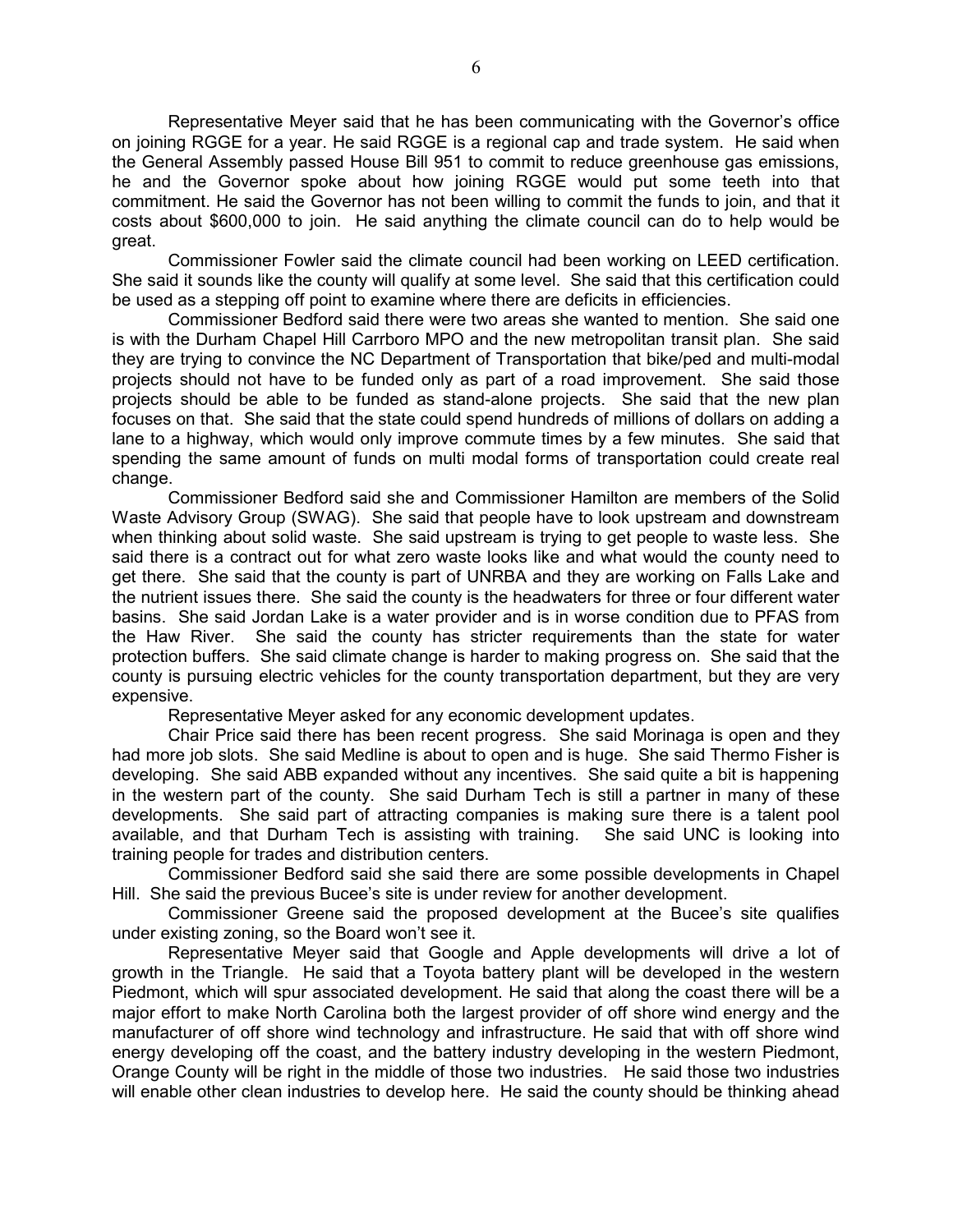in the type of role we want to play in these developments. He requested that the county have a larger economic development discussion with people from the state. He said that he usually doesn't hear from county economic development staff when they are working on projects that has state involvement. He said he would be open to helping staff develop projects.

Chair Price said that the county could set up meetings for Representative Meyer with the Economic Development Director, Steve Brantley. She said that the Economic Development department staff, Chair Price and Deputy County Manager Travis Myren met with representatives from the Research Triangle Regional Partnership. She said there may be opportunities for partnerships to take advantage of everything happening in the Triangle. She said the push right now is with biotech and life sciences.

Commissioner Hamilton said she was passionate about #18 on the list of priorities, which is related to school capital funding. She said there are 15 schools in the county which are more than 50 years old, which is ineffective for meeting the needs of children and inefficient environmentally. She said they will be looking to the state for help renovating and replacing schools. She said the time is now to plan for the future.

Senator Foushee said that previous school capital needs legislation she's introduced has not moved in the General Assembly. She said this kind of legislation needs the force of support from the NCACC and other groups to push legislators. She said this should not be a partisan issue; it is an issue across the state. She said there has not been the will to move forward from the leadership. She said the perception from leadership is that schools are flush with federal funds, but those funds are designated for specific uses.

Representative Insko said that it is important to elect officials who put funding of school funding as a priority in their campaigns. She said it would also be helpful to encourage other counties to push for increased school capital funds from the state.

Chair Price said that the state association has prioritized releasing more of the state lottery funds for school capital needs.

Commissioner Hamilton said it sounds like there has not been talk of a bond, because lottery funds will not be enough to meet the cost of school capital needs.

Chair Price said the lottery funds were intended to go to schools, but only about 50% actually does.

Representative Insko that would be important to emphasize, that this was an educational lottery fund.

#### Commissioner Amy Fowler left the meeting at 9:47 a.m.

Commissioner Greene said the Chapel Hill Carrboro Chamber of Commerce's Big Bold Ideas is bringing forward a report to build 1,600 affordable homes in the next few years. She said one of the recommendations is that local governments pass ordinances prohibiting landlords from discriminating on the basis of income. She said it would prevent landlords from refusing housing choice vouchers. She said that unfortunately, it's not something local governments can do, and it must be done at the state level. She asked the legislative delegation about the possibility of pursuing this at the General Assembly.

Senator Foushee said it was not something that could be brought forward in a short session, as it would be considered controversial. She said that preparations should be made in order to introduce that kind of legislation in the long session. She said the more partners that are involved, the better off they'll be. She said there are members of both caucuses that share the same values as the county. She said the pandemic showed us that most of us are in the same boat. She said a collective effort is needed to get positive results.

Commissioner Bedford referenced #49 on the legislative issues list, regarding dangerous dog determinations. She said that in Orange County, a dog owner can appeal a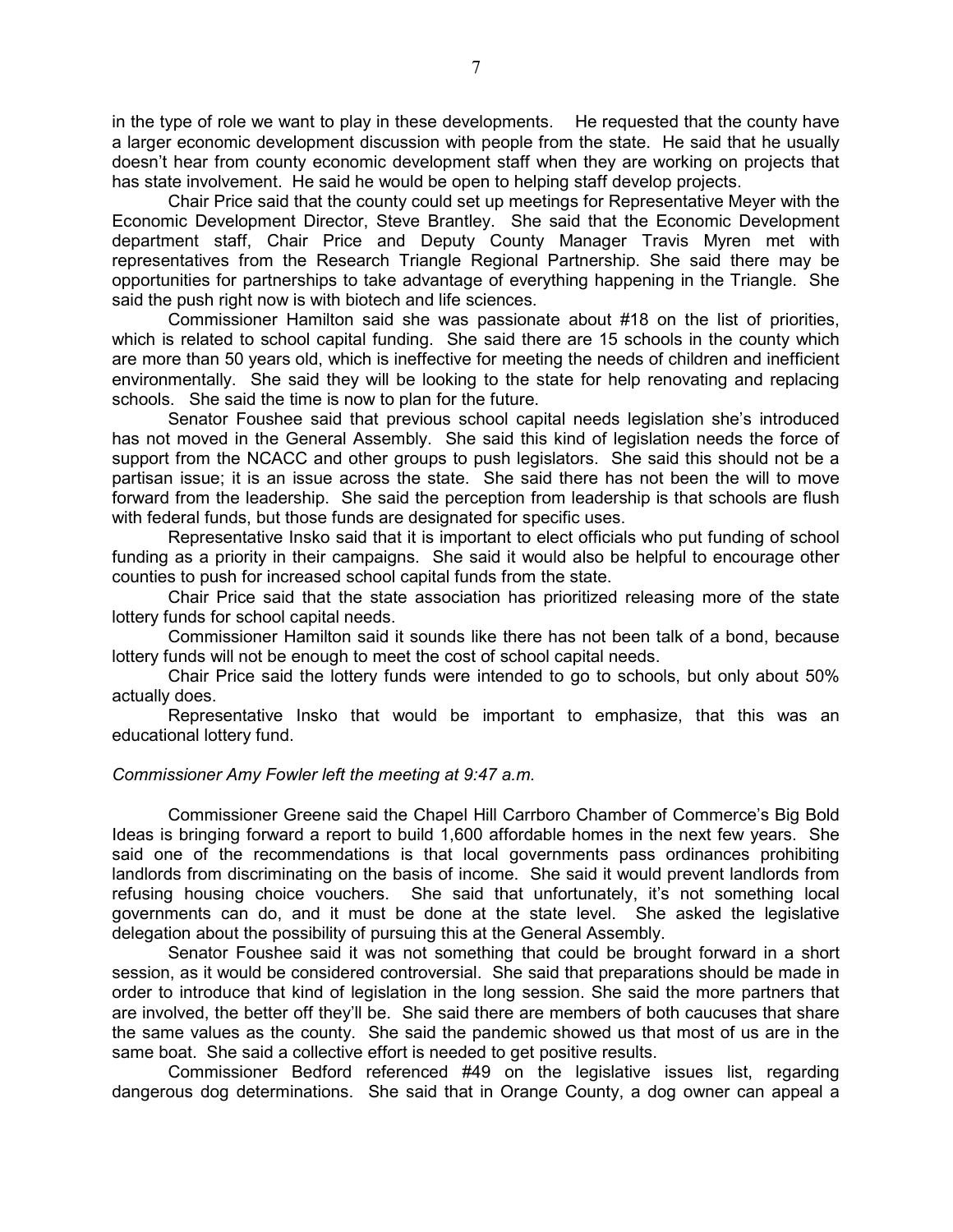dangerous dog designation after a period of time if the dog's circumstances are reevaluated and it is determined that the dog is no longer dangerous. She said Orange County's ordinance is in conflict with state law, and she wanted to know the process for requesting a local bill that would allow the county to have this ordinance.

Senator Foushee suggested that the county forward the bill to the legislative delegation.

Senator Foushee said it was an honor and pleasure to be with the Orange County Commissioners.

Representative Insko said she appreciated that the county called for regular meetings with the legislative delegation.

Representative Meyer expressed his appreciation for everyone at the meeting and that he looks forward to helping new representatives in the future.

Chair Price thanked the staff for their work in putting the meeting and background materials together. She thanked the delegation for their work in Orange County.

A motion was made by Commissioner Bedford, seconded by Commissioner Richards, to adjourn the meeting at 9:54 a.m.

Roll call ensued.

### VOTE: UNANMIOUS

### 2022 ORANGE COUNTY PRIORITY LEGISLATIVE ISSUES

Mental Health - Seek legislation to develop and fund a plan to:

- provide assistance to NC residents, especially youth, who are dealing with the impacts of COVID;
- reduce the number of people with mental health issues in county detention centers;
- ensure that adequate State-funded mental health, developmental disability and substance use disorder services and facilities are available at the local level, accessible and affordable to all residents;
- ensure that sufficient state resources fund service provision costs, inclusive of crisis intervention and treatment; and
- structure appropriate county participation in governance.

Medicaid Expansion - Support legislation increasing access to the Medicaid program to make health insurance available to North Carolina residents at 138% of the poverty level; broaden the opportunity for coverage for more than 500,000 North Carolinians to address chronic conditions and to prevent illness and disease progression; to provide additional support for rural hospitals; and to protect families from medical debt and bankruptcy.

Racial Equity in Criminal Justice - Support the implementation of the recommendations of the North Carolina Task Force for Racial Equity in Criminal Justice (TREC), including:

> legislation to legalize the possession and use of marijuana and permit licensed businesses to engage in retail sales to adults, as this decriminalization will in turn broaden the agricultural economy and jobs as well as enhance revenue for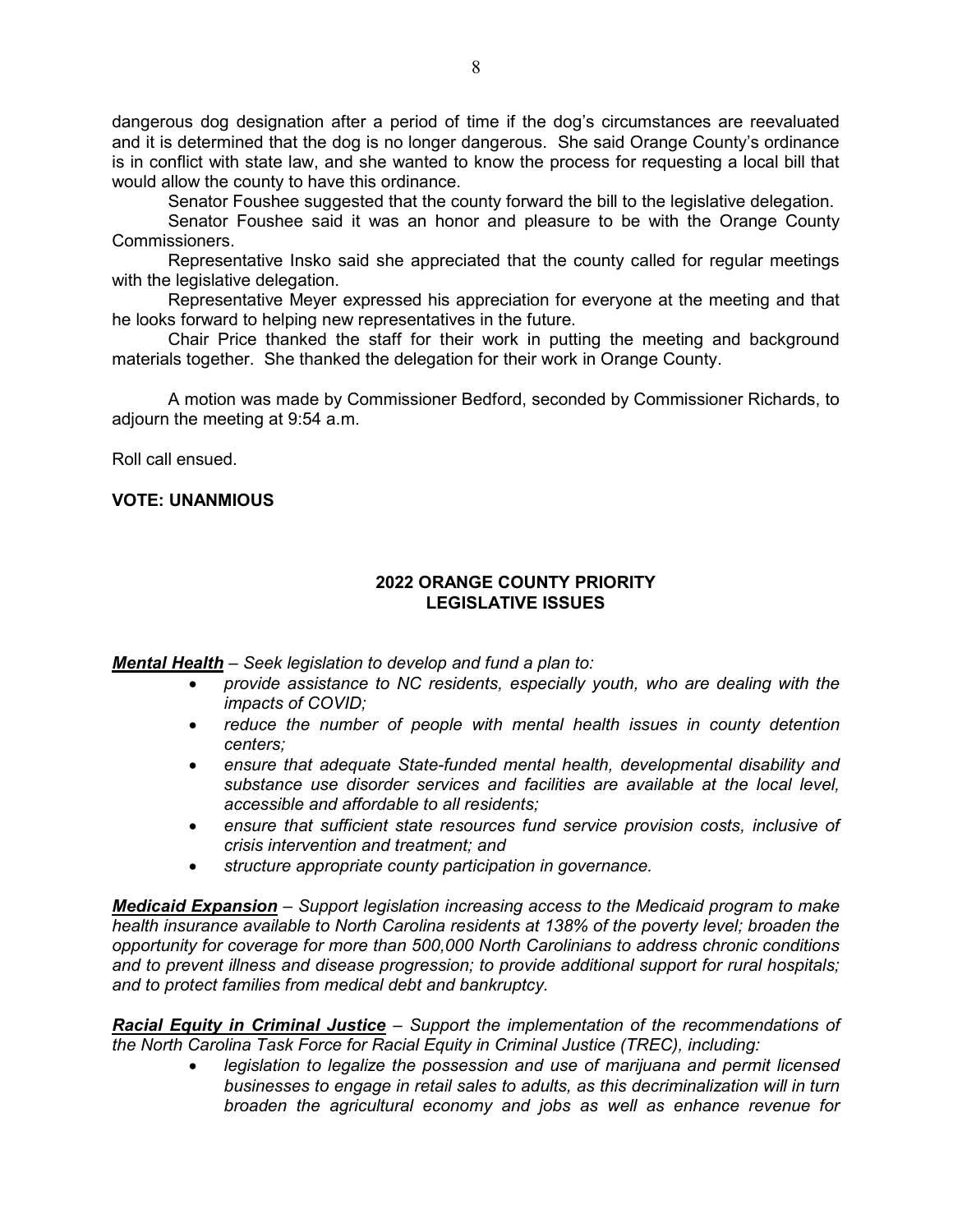governments with taxes, licenses, and other associated revenues that can be utilized to address opioid and other drug-related problems and other needs;

- policing reforms to address use of force, community oversight and law enforcement training on crisis intervention;
- Funding at the county level to expand access to diversion and restorative justice programs; and
- the reduction of fines, fees and costs in criminal court, noting that such fines, fees and costs disproportionately impact people of color and people of low income.

Full Funding of the Leandro Remedial Action Plan – Support equity and racial justice by fully funding the Leandro Remedial Action Plan, which details additional comprehensive, targeted education funding over the next eight years, predominantly to low-wealth and minority communities, in order for the State to come into compliance with its constitutional obligation to provide every student a sound basic education.

**Broadband/Digital Infrastructure** – Support legislation, funding, and other efforts that provide counties with flexibility and opportunities to support options for increasing access to high-speed internet connectivity and expanding digital infrastructure/broadband capability to the un-served and under-served areas of the state. Access to high speed internet connections will reduce disparities, enhance quality of life for all the State's residents, and broaden opportunities in areas such as education, jobs creation, small business development, health care, civic participation, and growth in farm enterprises.

## 2022 Orange County Legislative Interests

(Note: Italicized Items are Priority Legislative Issues)

### HEALTH & HUMAN SERVICES

- 1) Mental Health Seek legislation to develop and fund a plan to:
	- provide assistance to NC residents, especially youth, who are dealing with the impacts of COVID;
	- reduce the number of people with mental health issues in county–detention centers;
	- ensure that adequate State-funded mental health, developmental disability and substance use disorder services and facilities are available at the local level, accessible and affordable to all residents;
	- ensure that state resources fund service provision costs, inclusive of crisis intervention and treatment; and
	- structure appropriate county participation in governance;
- 2) Behavioral Health Services Support increased state funding for behavioral health services and facilities at the state and local level, including dedicated resources for community para-medicine projects and enhanced mobile crisis response. Support Medicaid reimbursement to EMS for behavioral health transport to crisis centers and structure appropriate county participation in behavioral health program governance;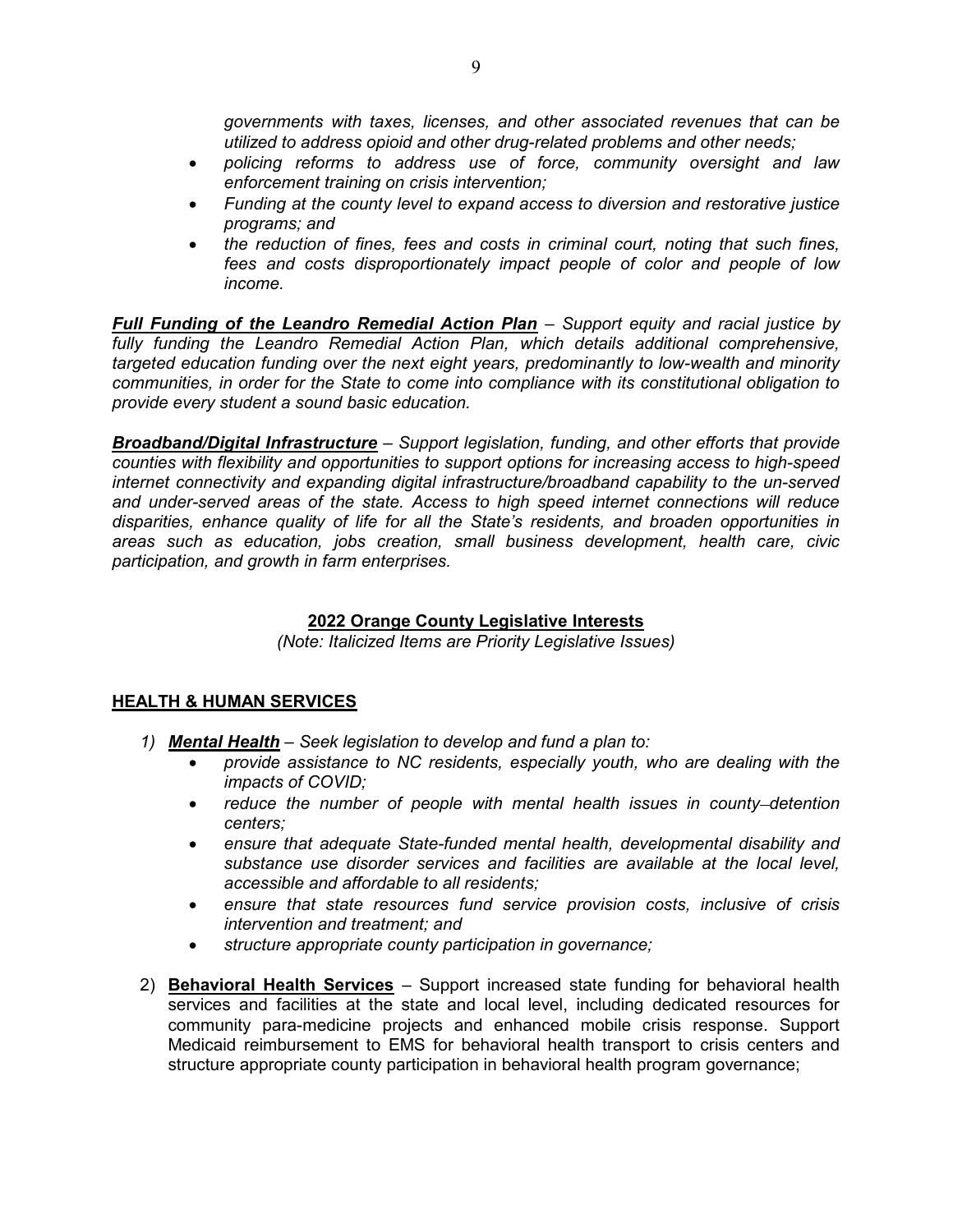- 3) Child Care Seek legislation to reverse changes made to the childcare subsidy program available to working families, including establishing eligibility for all children at 200% of the federal poverty level and prorating fees to actual hours attended. This change will help working parents to become financially self-sufficient while assisting employers to maintain a stable workforce. Support legislation to increase and ensure stable funding for enhanced quality early care and education through Smart Start and NC Pre-K;
- 4) Opioid Epidemic Efforts Support county efforts to address opioid epidemic impacts by providing funding for: diversionary facilities and programs to provide and expand access for individuals with opioid use disorder to seek and complete treatment and sustain recovery; to collect data regarding opioid overdoses; for additional law enforcement to investigate and enforce drug laws and to divert individuals into treatment resources through pre-arrest deflection or post-charge treatment courts; and funding for harm reduction efforts at the county level is critical and should include access to naloxone kits and fentanyl strips to assist overdose prevention;
- 5) Crime Intervention Services Support legislation and state funding to provide early intervention services through the Juvenile Crime Prevention Councils, and support increased state funding for the prevention, intervention and treatment of adolescent substance use, gang involvement and domestic violence;
- 6) Adult Protective Services Support increased funding and legislation to strengthen adult protective services;
- 7) Medicaid Expansion Support legislation increasing access to the Medicaid program to make health insurance available to North Carolina residents at 138% of the poverty level; broaden the opportunity for coverage for more than 500,000 North Carolinians to address chronic conditions and to prevent illness and disease progression; to provide additional support for rural hospitals; and to protect families from medical debt and bankruptcy;

# JUSTICE & PUBLIC SAFETY

- 8) **Racial Equity in Criminal Justice** Support the implementation of the recommendations of the North Carolina Task Force for Racial Equity in Criminal Justice (TREC), including:
	- legislation to legalize the possession and use of marijuana and permit licensed businesses to engage in retail sales to adults, as this decriminalization will in turn broaden the agricultural economy and jobs as well as enhance revenue for governments with taxes, licenses, and other associated revenues that can be utilized to address opioid and other drug-related problems and other needs;
	- policing reforms to address use of force, community oversight and law enforcement training on crisis intervention;
	- Funding at the county level to expand access to diversion and restorative justice programs; and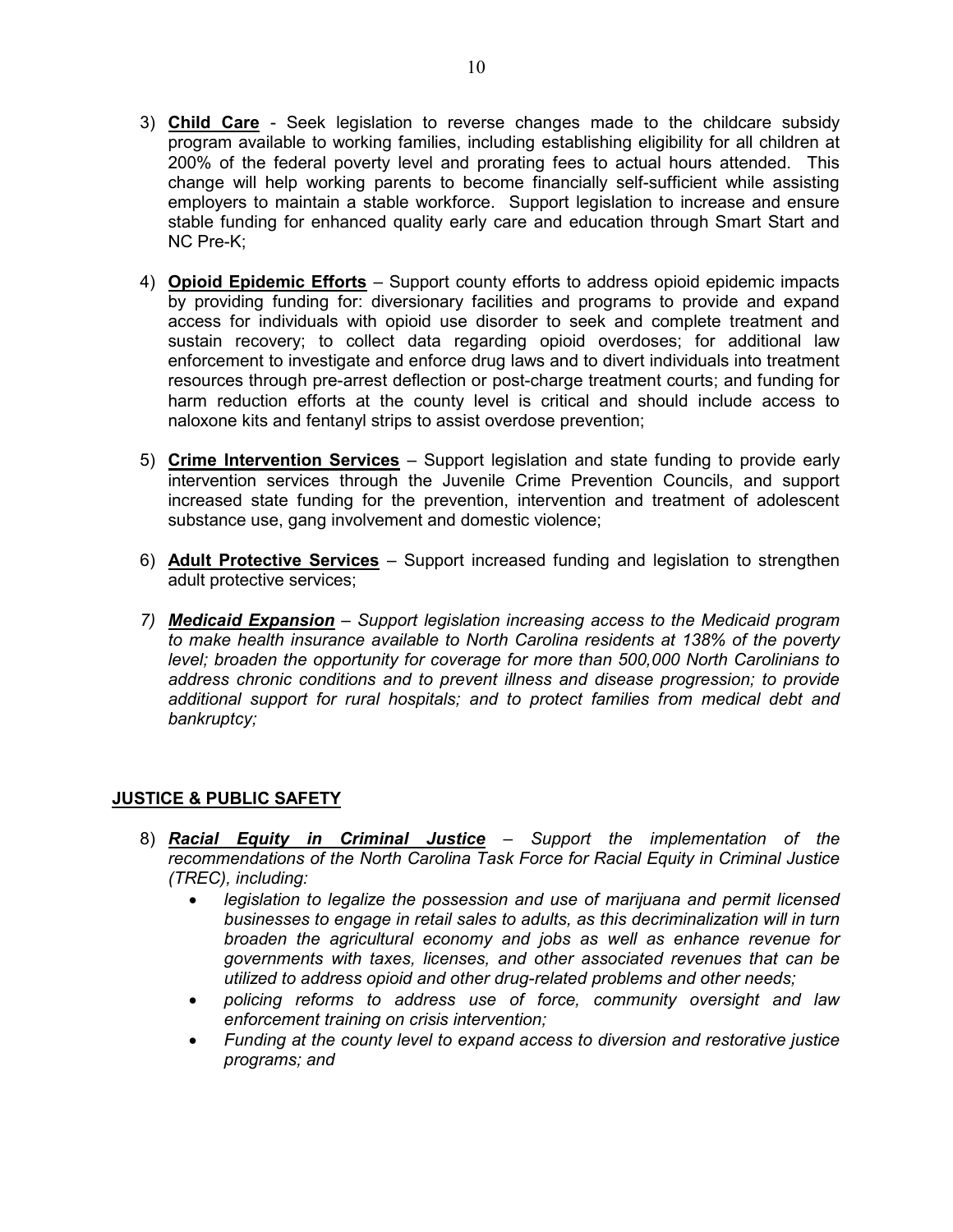- the reduction of fines, fees and costs in criminal court, noting that such fines, fees and costs disproportionately impact people of color and people of low income;
- 9) **Abolish State Death Penalty** Support legislation to abolish the State of North Carolina's death penalty;
- 10) Legislative Study on Educational Requirements for Law Enforcement Officers (LEOs) – Support a legislative study commission to review the current educational curriculum for law enforcement officers and make recommendations regarding potential modifications/additions. The overarching purpose of curriculum revision would be to instill in future LEOs some depth of understanding of the complex nature of the society they will serve. In addition to members of the Senate and House, study members should include a diverse array of experts in law enforcement and criminal justice education; also in higher education, and specialists in the humanities/social science subject matter;
- 11) County Jail System/Housing State Inmates Reimbursement Support legislation to protect the fiscal viability of the county jail system by reinstating reimbursement for state inmates housed in county jails sentenced to 90 days or less;
- 12) Concealed Weapons in Parks –Seek legislation re-authorizing counties to fully regulate the carrying of concealed weapons on county-owned playgrounds and in county-owned parklands and authorize counties to prohibit the carrying of concealed weapons on county and county funded college/university campuses, in addition to playgrounds;
- 13) Court Funding Support increased state funding for NC courts and for Clerks of Superior Court, including reinstating funding for drug treatment courts and funding for additional clerk positions;
- 14) Local Government Funding for Law Enforcement Oppose any legislation that is designed to limit local government control of local law enforcement funding decisions or practices, or that financially or otherwise penalizes local governments based on local law enforcement funding decisions or practices;
- 15) Red Flag Law –Support legislation allowing courts to prevent access to firearms for individuals who show signs of being a danger to themselves or to others. Mental illness, escalating threats, substance abuse and domestic violence are among the circumstances in which a judge should have the authority to order weapon restrictions or surrender;

#### **EDUCATION**

16) Full Funding of the Leandro Remedial Action Plan – Support equity and racial justice by fully funding the Leandro Remedial Action Plan, which details additional comprehensive, targeted education funding over the next eight years, predominantly to low-wealth and minority communities, in order for the State to come into compliance with its constitutional obligation to provide every student a sound basic education;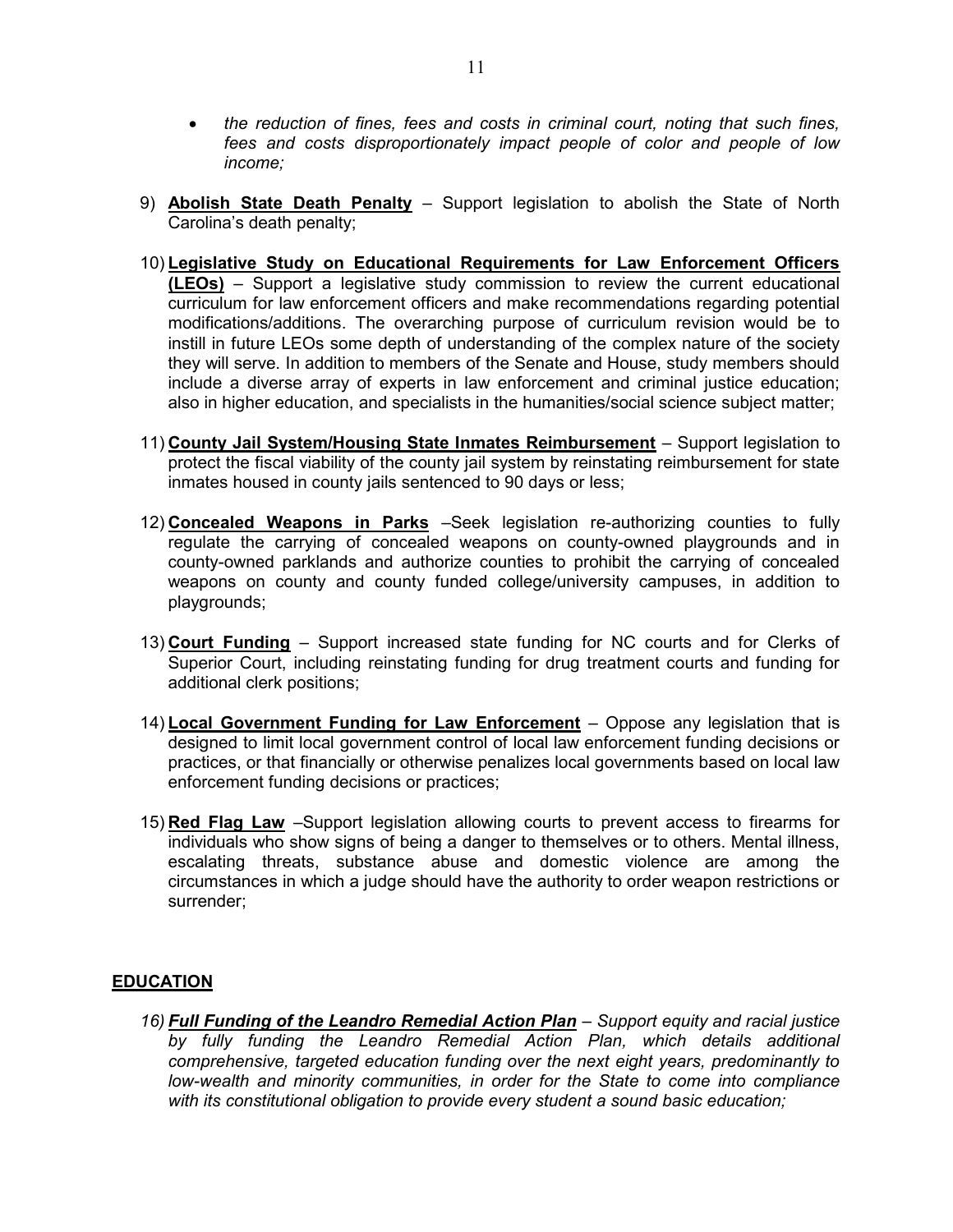- 17) Priority School Issues Support legislation to address the following issues related to schools:
	- a) Provide local school systems with calendar flexibility;
	- b) Provide full funding for State allotments including Average Daily Membership (ADM) growth and infrastructure/capital, and support legislation to provide for an overall increase in funding based on average daily memberships outside of the current formula system;
	- c) a periodic accounting process for State per pupil funds so that funds and prorated funds follow students to their respective schools, as opposed to the current process that only considers State funding allocations based on students' attendance location on a single day during the school year;
	- d) Impose class size reductions commensurate with State funding for staffing; and
	- e) Maintain full funding for Driver Education;
- 18) School Capital Funding Support legislation to provide needed State capital funding to support school infrastructure, renovations, and new construction, and support a State bond referendum to address school capital needs;
- 19) Maternity/Paternity Leave and Benefits for School Employees Support legislation which provides State coverage for maternity/paternity leave for all local school system employees that is similar to the coverage the State already provides to all other State employees; support legislation for the State to provide two (2) paid FMLA days to local school system employees; and oppose any legislation shifting the State's existing responsibility for employee benefits to local school boards and local governments;
- 20) **Private School Voucher Funding** Oppose House Bill 32 and any other legislation expanding funding, eligibility, or availability of private school vouchers, which reduces available funding for public education statewide, encourages students to leave public education, and diminishes services and educational opportunities for all remaining public school students;
- 21) Virtual Charter School Expansion/Funding Oppose any legislation expanding or providing additional funding to the State's current virtual charter school program based on its poor performance, failure to meet the needs of students, and the resulting negative impact on funding for public education statewide;

### GENERAL GOVERNMENT

22) Broadband/Digital Infrastructure - Support legislation, funding, and other efforts that provide counties with flexibility and opportunities to support options for increasing access to high-speed internet connectivity and expanding digital infrastructure/broadband capability to the un-served and under-served areas of the state. Access to high speed internet connections will reduce disparities, enhance quality of life for all the State's residents, and broaden opportunities in areas such as education, jobs creation, small business development, health care, civic participation, and growth in farm enterprises;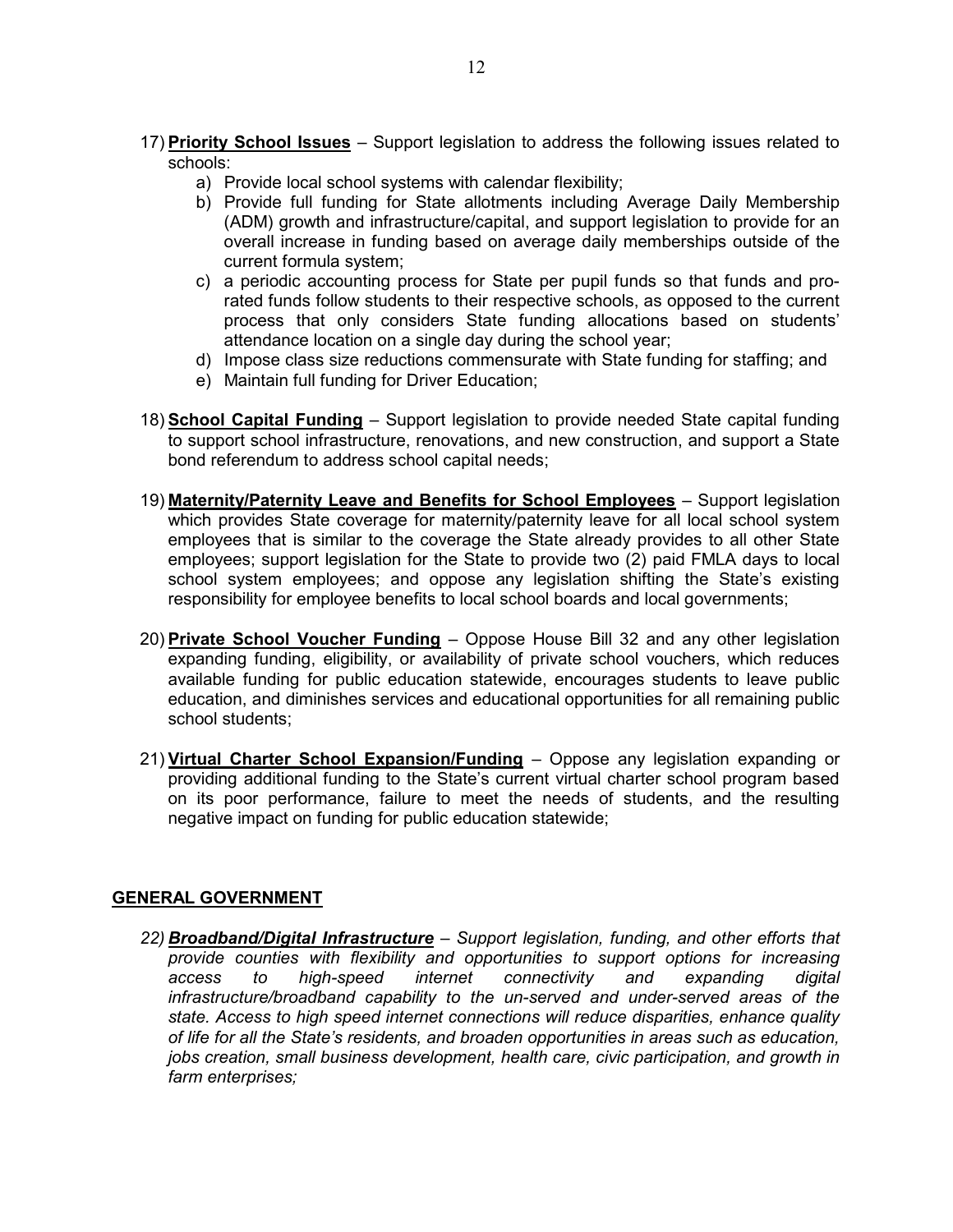- 23) Repeal of the Monument Protection Act Support legislation that repeals the (socalled) Monument Protection Act which was enacted to protect confederate monuments and symbols, and restore the regulation of monuments or symbols on public property to local governments:
- 24) Non-Partisan Redistricting Process for Elections Support legislation to establish a process for an independent, non-partisan redistricting process after each United States Census for the election of representatives from North Carolina to the United States House of Representatives, the North Carolina House, and the North Carolina Senate;
- 25) Voter Registration and Voting Support legislation to maintain and expand access to and participation in the voting process, including early voting, Saturday and Sunday voting, automatic voter registration, and pre-registration of 16 and 17 year olds, and mail-in voting; support legislation to make Election Day a State holiday; and oppose any legislation which creates any barriers or deterrents to voting;
- 26) Expansion of Protected Classes Seek statewide legislative action to provide all North Carolina local governments with the authority to include sexual orientation and gender identity as protected classes in order to protect these classes from discrimination and discriminatory practices; and authorize complaints for discrimination to be brought in North Carolina Courts by any Equal Employment Opportunity Commission recognized protected class;

### ECONOMIC DEVELOPMENT

- 27) Minimum Wage Increase Support legislation to raise the minimum wage to at least \$15 per hour for all, not just employees of the State of North Carolina, to enhance people's economic security, improve access to safe and secure housing, boost the economy with increased spending, decrease dependence on government assistance programs, and improve the lives of families;
- 28) **Agricultural Economic Development** Support state funding and staffing for agricultural research, Cooperative Extension services and other agriculture-related efforts to support the largest economic driver in North Carolina;
- 29) **Economic Development Efforts** Support legislation to grow North Carolina's statewide economy through sound state investments, including public infrastructure funding, competitive incentives, and coordinated efforts with county economic development services;

### REVENUE & TAX

30) Revenue Options for Local Government - Support efforts to preserve and expand the existing local revenue base of counties and authorize local option revenue sources already given to any other jurisdiction to all counties. Oppose efforts to divert to the state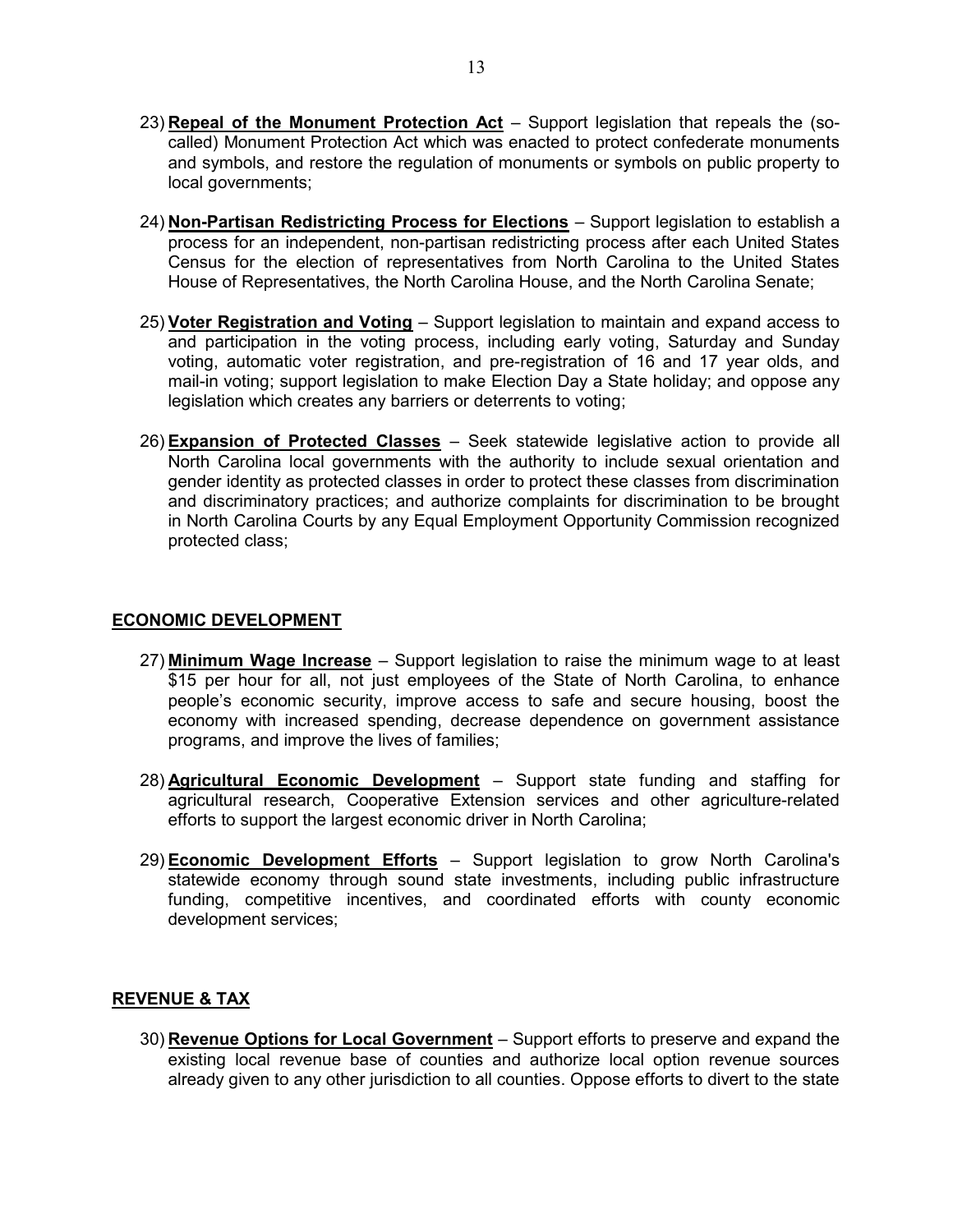fees or taxes currently allocated to the counties or to erode existing county revenue streams;

- 31) Re-instatement of Earned Income Tax Credit  $-$  Support legislation to re-instate the State Earned Income Tax Credit which greatly benefitted low wage earners until its elimination after the 2013 tax year;
- 32) Homestead Exemption Support revisions to the Homestead Exemption provisions of the Machinery Act to:
	- a) provide greater opportunities for low-income seniors to remain in their homes and not be displaced due to property tax burdens by approving a one-time ten percent (10%) increase in the base income qualification standard; and maintaining the current provisions which increase the income qualification standard each year based on any cost-of-living adjustment made to the benefits under Titles II and XVI of the Social Security Act for the preceding calendar year; and
	- b) diminish the discriminatory features of the current exemption provisions relating to married couples by establishing graduated income qualification standards for single individuals versus married couples;
- 33) Sales Tax Distribution Formula Support legislation directing that all sales tax be distributed on a per capita basis as it is fair and more equitable for counties with less economic development as compared to the point of delivery basis. The UNC School of Government has indicated that a per capita basis tax "would indeed be a more even distribution of LOST revenue across the state";
- 34) Machinery  $Act Support local governments' need for more flexibility to remedy$ measurement and/or condition property appraisal errors related to local property tax functions. North Carolina property tax law substantially limits the ability of local governments to address property tax discrepancies, such as prohibiting the refund of prior years' taxes paid after a measurement and/or condition property appraisal error is discovered. Just as local governments can recoup prior years' property taxes from owners for "discoveries", local governments should likewise be authorized to refund prior years' taxes paid when situations such as measurement and/or condition property appraisal errors are discovered;
- 35) Agriculture Support Conservation of Working Lands and Farmland Preservation – Support a revision to the revenue and acreage requirements of the Use Value Program to reduce acreage requirements, balanced by increasing the income threshold;

### PLANNING & ENVIRONMENT

36) Bona Fide Farm Use – Support legislation clarifying that the farm use and agriculture exemption of 153A-340 that restricts local zoning authority applies only to property on which the production of crops or livestock is the primary use. Clarify that marketing and agri-tourism activities must be secondary uses of the property and do not qualify for the exemption in the absence of the production of crops or livestock;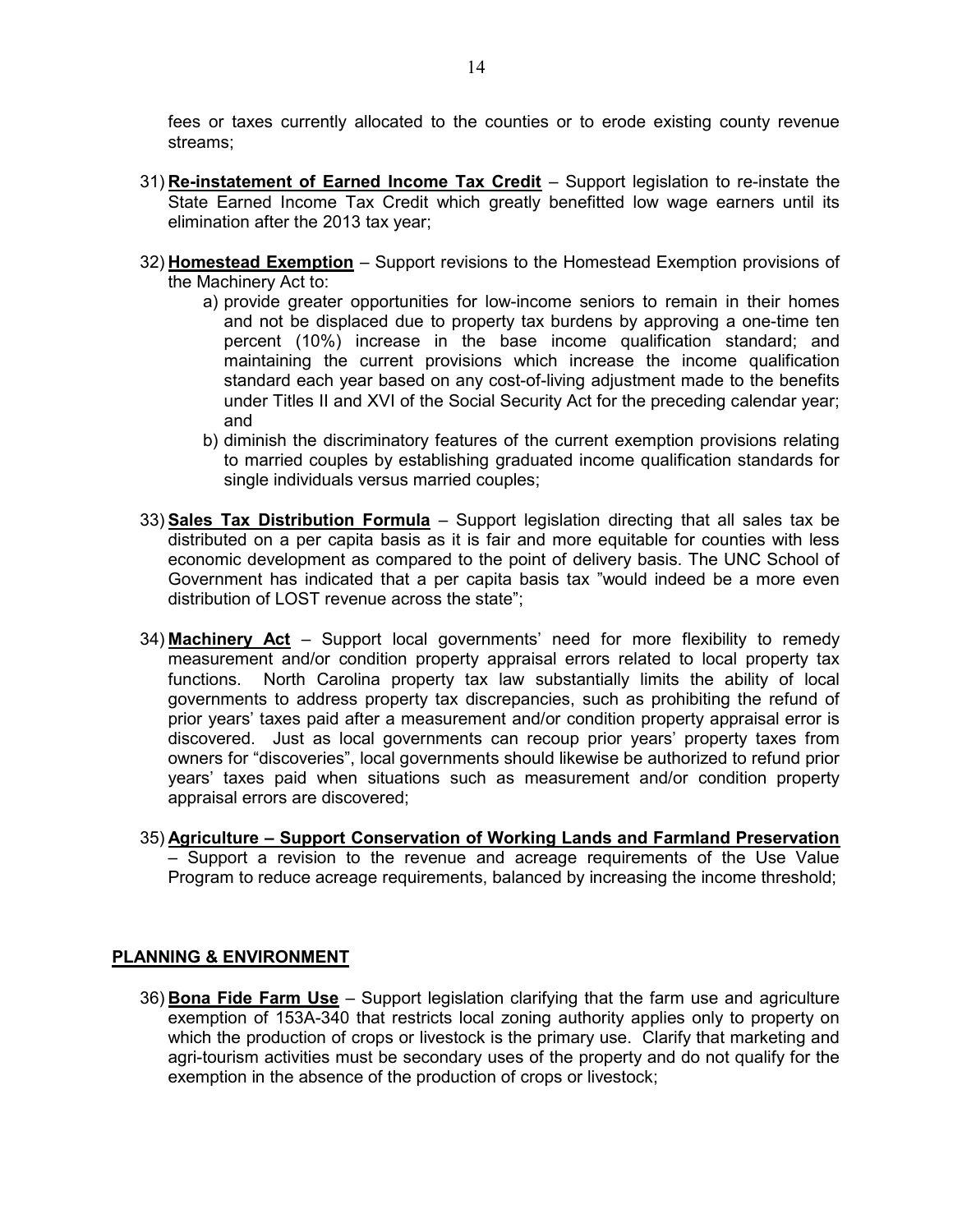- 37) **Renewable Energy** Support renewable energy initiatives available to residential, commercial, industrial and agricultural activities to create a market for energy credits. This support will provide incentives to produce renewable energy, which will become increasingly important to preserving and strengthening the economy and infrastructure, and in the case of agriculture help maintain rural heritage and culture;
- 38) **Eminent Domain** Oppose adding language to a constitutional amendment on eminent domain that extends any further preemption of county authority to regulate the placement of telecommunication towers;
- 39) Land, Water and Agricultural Preservation Funding Support the Parks and Recreation Trust Fund, the Agricultural Development and Farmland Preservation Trust Fund, the Land and Water Fund, and other existing trust funds established for the protection of the State's land, water, biological resources, agriculture, and special places before they are irreversibly lost, and request that these funds receive additional funding, preferably through dedicated funding sources;
- 40) Oppose any shift of state transportation responsibilities to counties Oppose legislation to shift the state's responsibility for funding transportation construction and maintenance projects to counties. Counties cannot afford to assume costs for maintaining secondary roads and/or funding expansion projects;
- 41) Transportation Funding Support increased state funding for transportation construction and maintenance needs, recognize Bike and Pedestrian modes of transportation, and support legislation to ensure that the STI funding formula recognizes that one size does not fit all and that projects in both rural and urban areas are prioritized and funded, and eliminate the cap on light rail funding;
- 42) **Aquatic Vegetation Control** Support legislation to provide for and fund a comprehensive statewide approach to noxious aquatic vegetation control in public water reservoirs;

### SOLID WASTE

- 43) Maintain Local Government Authority over Solid Waste Management Oppose any shift of solid waste management and recycling services away from local governments;
- 44) Recycling Support legislation to provide additional funding to local governments for recycling to cover significant increased costs for recycling these materials, especially for electronics, and to oppose the lifting of restrictions on disposal of electronics in landfills;

#### OTHER INTERESTS

45) Flexible Billing Options for Water & Sewer Utility Providers - Support legislation allowing local governments and other water and sewer providers to implement flexible